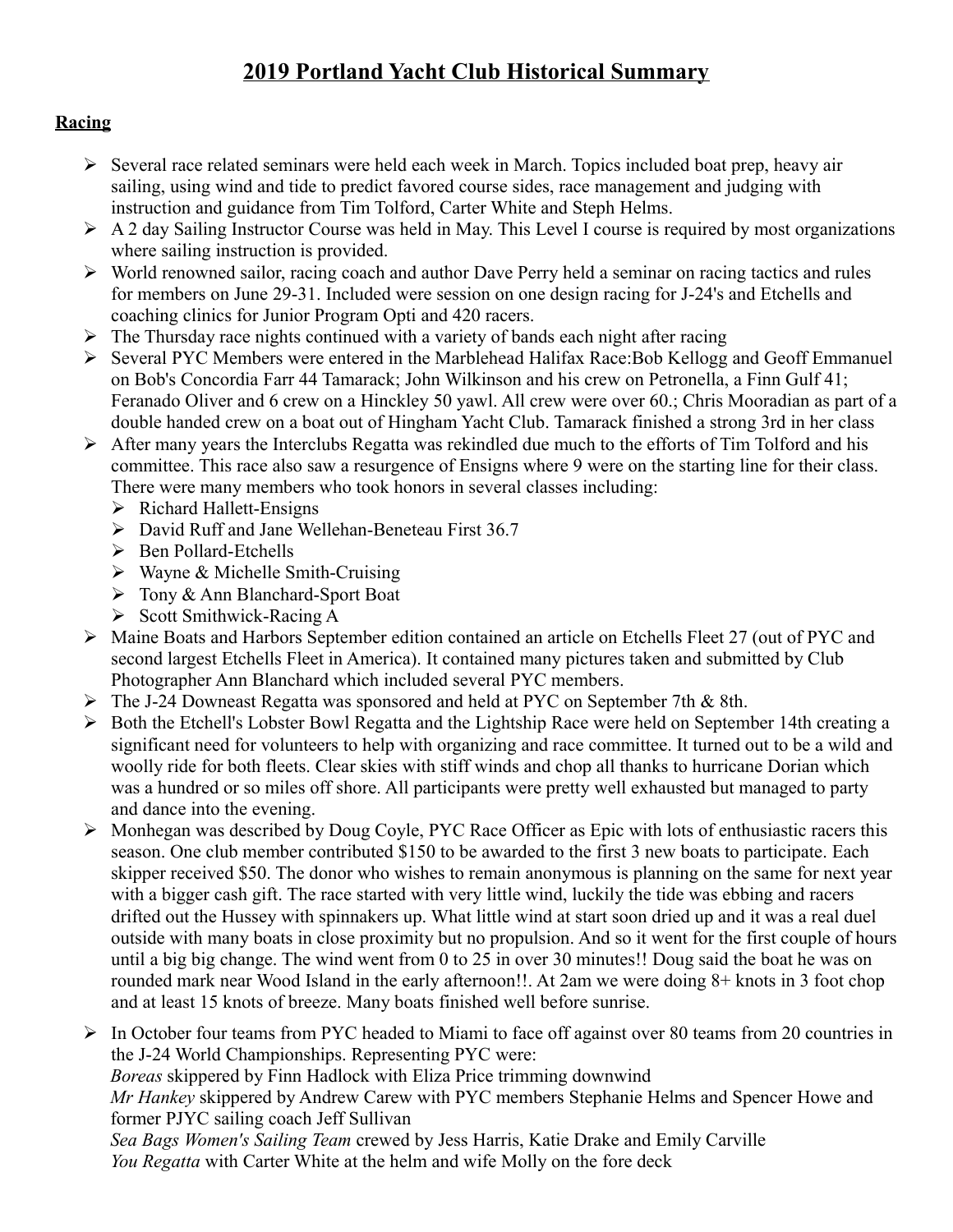- Plans are underway for a race challenge series between PYC and CYC for 2020. Several races will be held to determine which club will have winter bragging rights.
- $\triangleright$  Etchells Fleet # 27 donated \$500 to the Race Committee and will make a contribution to the Staff Recognition fund. They have volunteered to assemble new floating marks and ground tackle for the 2020 season.

# **Membership**

- $\triangleright$  Charlie Whittier was recognized as Member # 001 having been an active full time regular member since 1958.
- $\triangleright$  Coffee Klatch continued with attendance ranging from 5-15. About once a month a guest speaker was invited to discuss various topics of interest to Club members as noted below:
	- Dave Fenderson was honored at the Coffee Klatch on his 85th birthday, Included was a picture of his old Uniform which still hangs in the Chief Engineers stateroom on the USS Casson Young (named for WWII Medal of Honor recipient-posthumously) which was a Fletcher Class WW II destroyer and now museum moored on the pier next to the USS Constitution. Dave was the final Chief Engineer when the ship was retired and his name is still on the door.
	- USCG Commander of the Port, Portland joined the Klatch on May 24 to share his knowledge and experiences as well as hints of how to best enjoy and be safe on Casco Bay.
	- Member and former "Wine Peddler" Ross Ketchum shared his knowledge and insights in wines from around the world based on his career and professional experience.
	- Ted Bernard, PC and Charlie Whittier shared their experiences with the Maine Maritime Museum.
	- Former member and co-creator of the New Years Day party, Frank Hale shared his experiences while sailing as 2nd Mate on the USS United States with trans Atlantic passages and other voyages throughout the world.
	- $\triangleright$  Charles Baird who was the 2nd mate on the El Farrow before its ill-fated voyage which claimed 33 lives including 5 Maine Maritime grads in a hurricane off Puerto Rico shared his insights into the tragedy.
	- $\triangleright$  Long time member Peter Mills shared his experiences as Director of the Maine Turnpike Authority for the past seven years as well as running for Governor twice and serving seven terms in the State Senate
	- Doug Minion (on the PYC Membership wait list) shared his experiences as a former Navy fighter pilot and currently flies A-300's to and from Europe as a Senior Pilot for American Airlines.
	- Gere Thompson shared his and Bear's experiences cruising on several vessels spending several winters cruising the Bahamas, completing a 3 year cruise doing the Great Loop. They are now planning to pocket cruise on a trailerable boat on the lakes and canals of the Northeast.
- Members Steve and ElaineTitcomb are cruising their Gozard 36 S/V October in the Bahamas for the winter. While there Steve joined the Bilge Town Rats on his guitar for a concert at the Hope Town Inn & Marina on Elbow Cay, Abaco. This was a fundraiser to sponsor Bahamanian youth who go to other islands on service projects. Also in attendance were members Craig and Carolyn Fillman.
- Eleven new members were welcomed to the Club on New Member's Night on May 2nd. Members of the Board reviewed their respective responsibilities and PC Phil Sargent, Club Historian provided an overview of the 150 years the Club has existed.
- The Club welcomed guest and Portland Oregon YC Past Commodore Doug Foster to PYC where he and Commodore Yale exchanged burgees. PYC Oregon has been in existence since 1911.
- Gregg Marston left PYC under a canon salute on his Alden 44 Querencia headed to the Azores. Crew included Greg's son, Jake, member Peter Stoops and friend George Darling. In July they were on the leg to Portugal
- $\triangleright$  Bill Oliver was recognized for his 12 years as a member of the Falmouth Harbor Commission. He was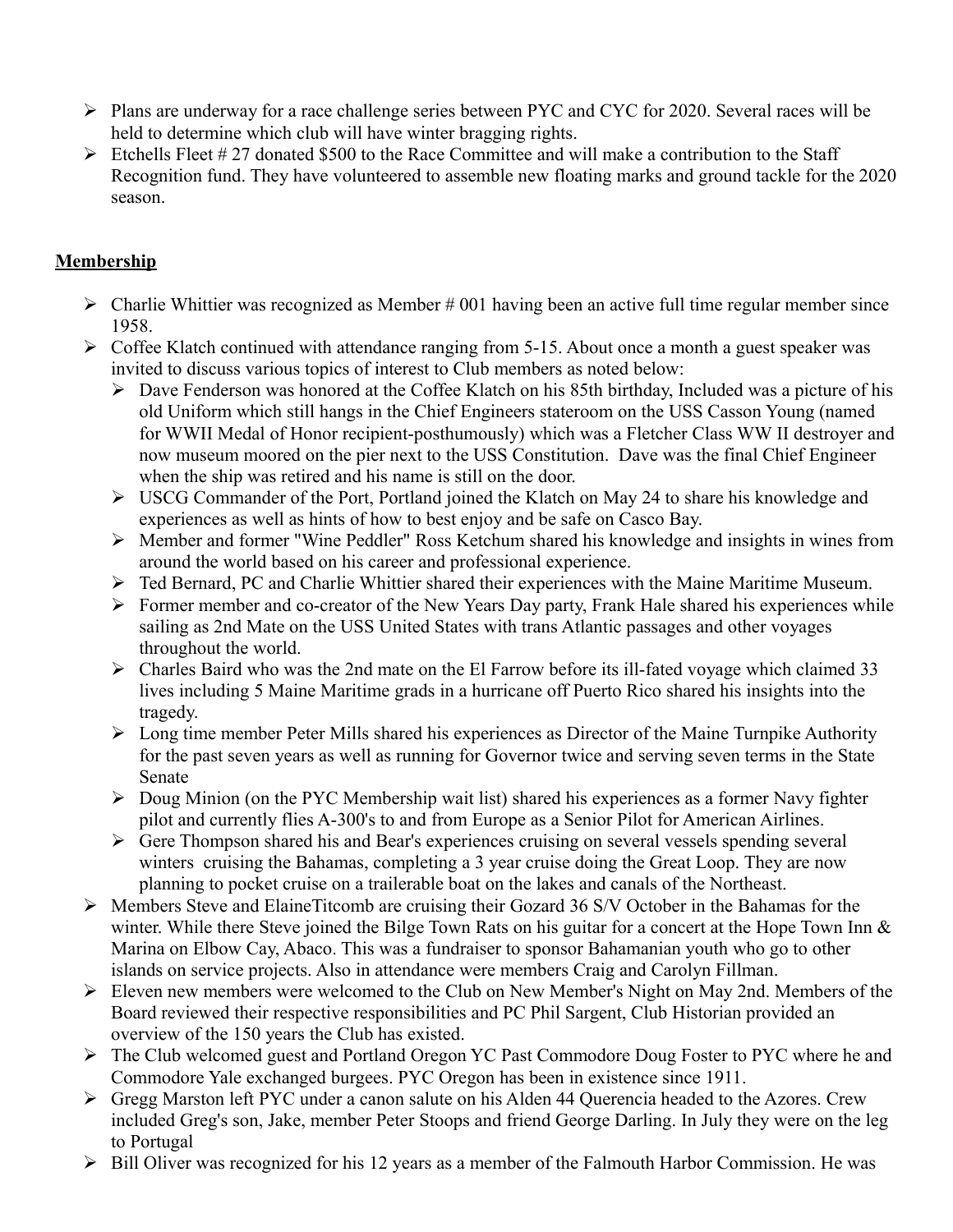replaced on the Commission by Chuck Sanders, PC. Having a PYC member on the Commission is important as harbor rules are evaluated and sets an example of PYC's continued stewardship of the Falmouth waterfront.

- Member Denny Denham made a late summer fishing trip to their condo on Grand Bahama Island. Denny's fishing was interrupted by hurricane Dorian (second most powerful Atlantic hurricane in history). Denny successfully weathered out the storm with only minor damage. Once the storm cleared he remained for several days to assist in support efforts including delivering food and water to those displaced. He was featured in a story on WCSH Channel 6. Both Grand Bahama and the Abacos looked like a nuclear blast had occurred the damage was so widespread and total.
- $\triangleright$  Volunteer Appreciation Night was held on Nov. 1st to thank and celebrate the many members who volunteer hours and hours to many club, duties, functions and activities.
- $\triangleright$  Peter and Connie Bingham sent pictures of their visit to the pyramids in Egypt.
- At the Annual Meeting the Volunteer Spirit Award was presented to Pam Fridlington. Pam was instrumental in the design and publication of the 150th Anniversary book combined with being an active member on the decorating committee and designing logos for the Monhegan and the 150th Anniversary.

## **150 Anniversary**

- April 26, 2019 marks the150th anniversary of the creation of the Portland Yacht Club. Many events and activities are planned to make this a celebration throughout 2019. Much of the planning has been in the works for two years under the leadership of Kristen King, PC who chaired a large Committee that is listed below. Included are:
	- $\triangleright$  Special casual Happy 2 Hour on April 26. the actual date the Club was founded
	- $\triangleright$  May 10 was a special Cannonball Celebration/Ceremony kicking off a year of events to celebrate the 150th Anniversary of PYC. 174 Members joined in the Celebration
	- $\triangleright$  An Anniversary book for each member
	- $\triangleright$  Custom 150th burgee and Banner
	- $\geq 150$ th clothing and other items with the 150th burgee
	- Committee-Pam Fridlington, Sandi & Ed Berry, Ann Blanchard, Phil Sargent, PC, Jen Yahr, PC, Bill Richards, Carol Dean, Dave Witherill, Leigh Palmer, PC, Susan Gilpin, Michele Smith, Steph Helms, and Bernard Willimann

# **House & Grounds**

- $\triangleright$  New large ceiling fans were installed in the great room to better distribute warm air when it is cold and cooler air when it is hot.
- Old Powerhouse Road will be closed temporarily for the Portland Water District to install new lines to two new houses built on the upper part of the road. The serious potholes caused by the winter weather will also be repaired. When closed access can be made fro Ramsdell Rd and across the field to the parking lot. That solution assumes that the field is not a mire given over 17 days of rain during the month of May. Guaranteed spring will arrive by July 4th.
- $\triangleright$  Talk about fireworks. July 4th saw a lightning strike take out the clubhouse alarm system, Dock House telephone, anchorage WI-Fi and Dock Cam. All were up and running within a few days. Several boats were also hit. PC Ward Graffam's waterfront home in Camden was struck with extensive fire damage. It took four fire departments 90 minutes to bring the blaze under control.
- $\triangleright$  John and Corey Goodrich donated a painting to PYC in honor of John's father's long term maritime legacy. The picture by Don Lesley was commissioned by John's father and long time member Jim in in memory of his father a Great Lakes sea captain. Jim was a graduate of the Michigan School of Naval Architecture. He eventually became President of Bath Iron works. Following his retirement he became Under Secretary of the Navy in the Reagan administration.

# **Junior Yacht Club**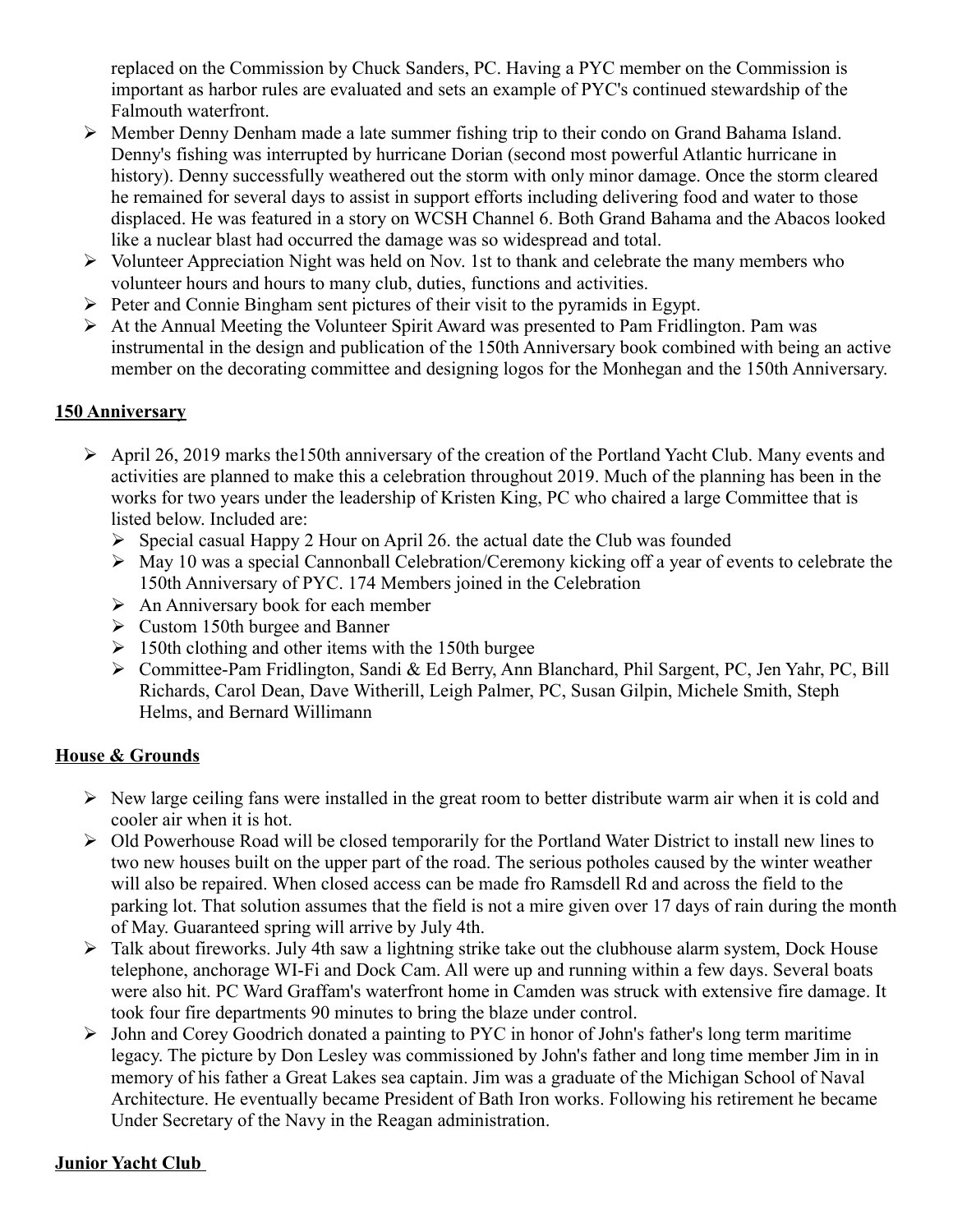- $\triangleright$  As of mid-May there were still spots available in some of the PJYC programs for members and nonmembers
- $\triangleright$  Mid July will include an overnight camping trip to Cow Island for PJYC members
- Ted Bernard, PC donated a Memorial Trophy (Challenger Trophy) in memory of his son Charlie. Charlie was a well known Junior Sailor at PYC and won the Bemis Trophy for double handed sailing with PYC Junior member Stephen Churchill. They represented PYC in the Jr Nationals placing 7th. The trophy is presented to a PYC Junior sailor who constantly demonstrated the spirit of a challenger throughout the season. She was crew on a 420 that capped their season winning the Downeast Junior Sailing Association Regatta held at Bucks Harbor this year.
- The J24 Downeast Regatta was hosted by PYC on Sept 6-8.
- $\triangleright$  PYC Junior sailors outdistanced the competition in several events. Sandy Yale and & Elsa Dean-Muncie took first place honors in Downeast Junior Sailing Association Regatta; Fin McLean won the Maine State Opti Championship and Skipper Sam Rooks and crew Kiernan Elliott won the 420 Class of Northeast Junior Olympics Festival.

## **Management**

 Maintenance Manager Jimi Cullum won the Dirigo Bowl presented by GMORA for season results. Jim won it skippering his Pearson Commander, Fiddler's Green. The bowl will reside at PYC until the 2020 winner is announced.

# **Entertainment**

- $\triangleright$  The monthly Happy 2 Hour continued through the winter with 20-30 members usually attending. It was moved to the 2nd Thursday to accommodate many members who are off to the ski slopes on Fridays.
- Chili/Chowder Night was another success with Bill Newberry's chili and a chowder cook-off. master Chef Joe Seremeth and his 3 1/2 year old son took overall honors. Michelle Raber and Michelle Smith took honors in their categories
- $\triangleright$  The first two weeks of May provided a busy social schedule. The new Member's Reception was held on May 2nd. Doug Welch, Exec. Dir. of Maine Island Trail Assoc. made a presentation to interested members on May 3, 2019 about his rowing expedition of 34 of the islands along the trail. On May 4 the Great Hat Contest was held with a Kentucky Derby Party. Mothers Day, May 12 was celebrated with the usual buffet brunch. The Past Commodores Dinner was held on June 10
- $\triangleright$  Decommissioning was held on October 20 with many members enjoying a final firing of the canon, hors d'oeuvres and cocktails
- $\triangleright$  The Annual Children's Christmas party was held on Dec 8 with the usual visit from Santa.
- $\triangleright$  Happy 2 Hour began on Dec 12 and will be held monthly throughout the winter

### **Dining Room**

- $\triangleright$  Newly introduced for 2019 is the ability to pay a one time dining room minimum of \$500. While the total is more than the combined monthly minimums of \$100, there is not time schedule of when you use it. It can be used in one seating if desired. Once it is met, further charges are billed to the member. As with the monthly minimum, there is no refund for any unused amount.
- $\triangleright$  The dining room opened officially for dinners on May 21.
- $\triangleright$  Bess Walsh was hired as the new Dining Room Manager. She has a Bachelors Degree from Culinary Arts Institute.
- $\triangleright$  Dining room policy changes in schedules and reservations were required due to reduced staffing in late August and September. The Dining Room closed for the season on September 21st.